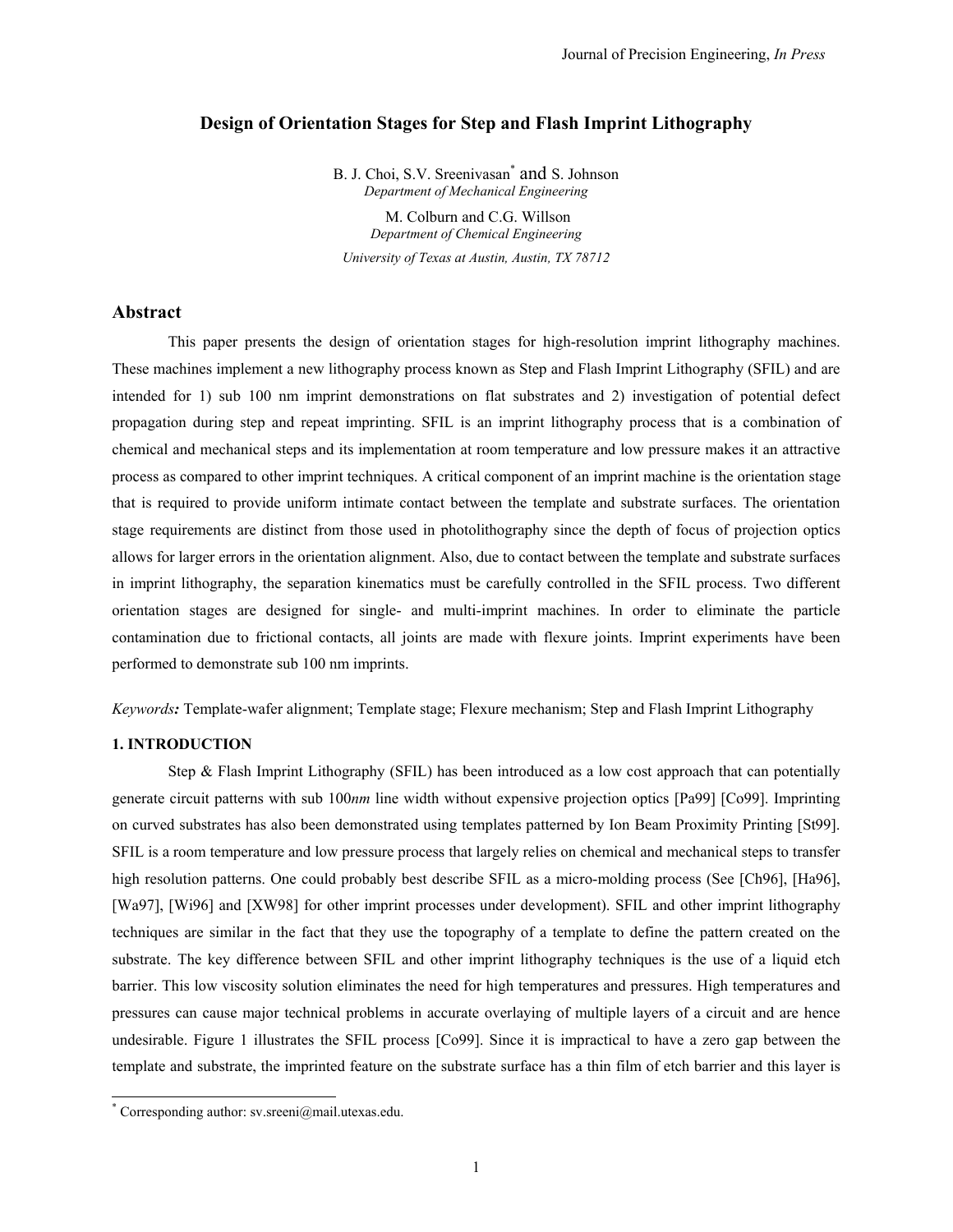called the base layer in Figure 1. For a practical imprint lithography process, the base layer needs to be thin (usually 100 *nm* or less) and uniform across the imprinted area. The maximum thickness variation of the base layer needs to be less than the height of the imprinting feature for a successful etching process. Figure 2 illustrates relative configurations of template and substrate that lead to undesirable base layers.



**Figure 1** The Step and Flash Imprint Lithography process.



**Figure 2** Relative positioning of the template and substrate that leads to undesirable base layers: (a) a wedge shaped base layer and (b) a base layer that is too thick.

## **2. IMPRINT MACHINES**

Two imprint machines have been developed for the feasibility study of the SFIL process. Figure 3 shows a schematic diagram for the SFIL process. A single-imprint machine was developed to investigate the resolution limit of the SFIL process and to support the development of materials associated with the transfer layer and the etch barrier. A multi-imprint machine that can perform repeated imprints on 8 inch wafers was developed for the purpose of defect propagation analysis [Ba00]. It can also provide an accurate control of the base layer to enable the oxygen etch transfer. The major machine components of the multi-imprint machine include the following: (a) A microresolution Z-stage that can control the average distance between the template and substrate, and can control the imprinting force; (b) An automated XY-stage for the step and repeat positioning; (c) A pre-calibration stage that assists in obtaining parallel alignment between the template and substrate by compensating for orientation errors introduced during the template installation; (d) A vacuum chuck that has a uniform distribution of vacuum applied to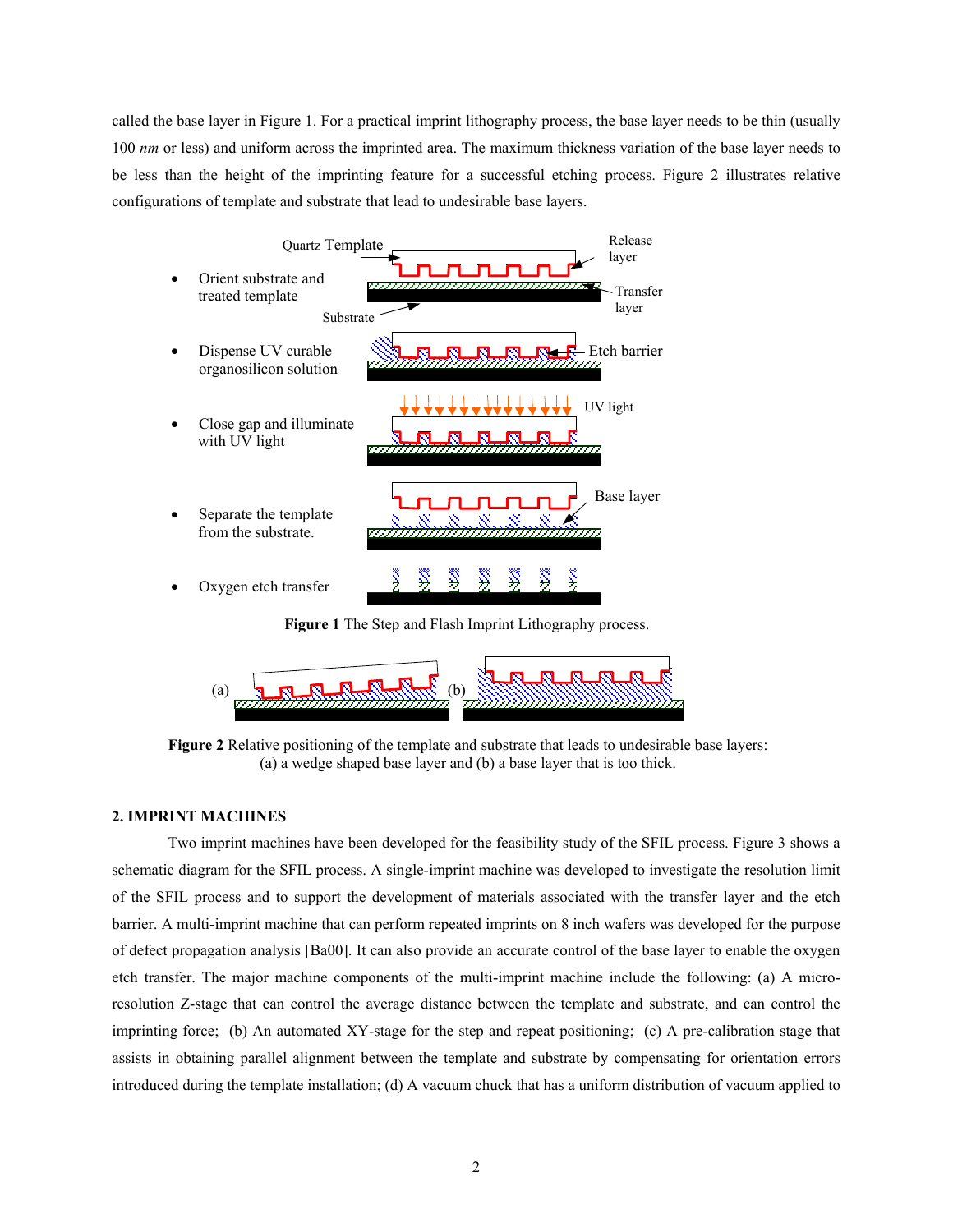

**Figure 3** The SFIL process flow associated with multi-imprinting. A single-imprint process includes only steps 1 through 6.

the bottom of the substrate and that has a carefully polished surface to ensure that the substrate has low topography variations (is flat to within a few tens of nanometers); (e) A fine-orientation flexure stage that augments the alignment capability of the pre-calibration stage to provide a highly accurate parallel alignment of the template and substrate; the alignment accuracy is of the order of tens of nanometers across an inch; (f) A flexure based substrate calibration stage that orients the top of the substrate surface parallel with respect to the plane of the XY-stage; (g) An exposure source that is used to cure the etch barrier; (h) An automated fluid delivery system that can accurately dispense known amounts of the liquid etch barrier; and (i) Load cells that can provide both imprinting and separation force data.

A critical mechanical issue for these imprint machines is the fine orientation stage that must bring the template and substrate surfaces into contact while minimizing relative lateral motions. In this work, passive compliant orientation stages that generate their motions by pushing the template against the substrate were developed. The stages were, however, designed keeping in mind that they can be modified to make them piezoactuated for future research. The need to minimize particle generation from orientation stages and other moving bodies is important since particle contamination can be a major source of defect propagation in this process.

In this investigation, first, kinematic requirements of the orientation stages were studied (Section 3). Passive stages satisfying the kinematic requirements were developed next using flexure mechanisms. Presence of sliding contacts in mechanical joints can cause wear, generate undesirable particles and lead to stiction that makes precision motion control difficult. Presence of clearances in joints can lead to reduced repeatability in the motion of the mechanism.

Flexures generate motion by elastic deformation and can avoid all the problems associated with frictional joints. Also, provided elastic and fatigue limits are not exceeded, flexures can provide extremely repeatable motion and long life for the stage. Flexure stages are becoming quite common in the precision engineering industry [SC92].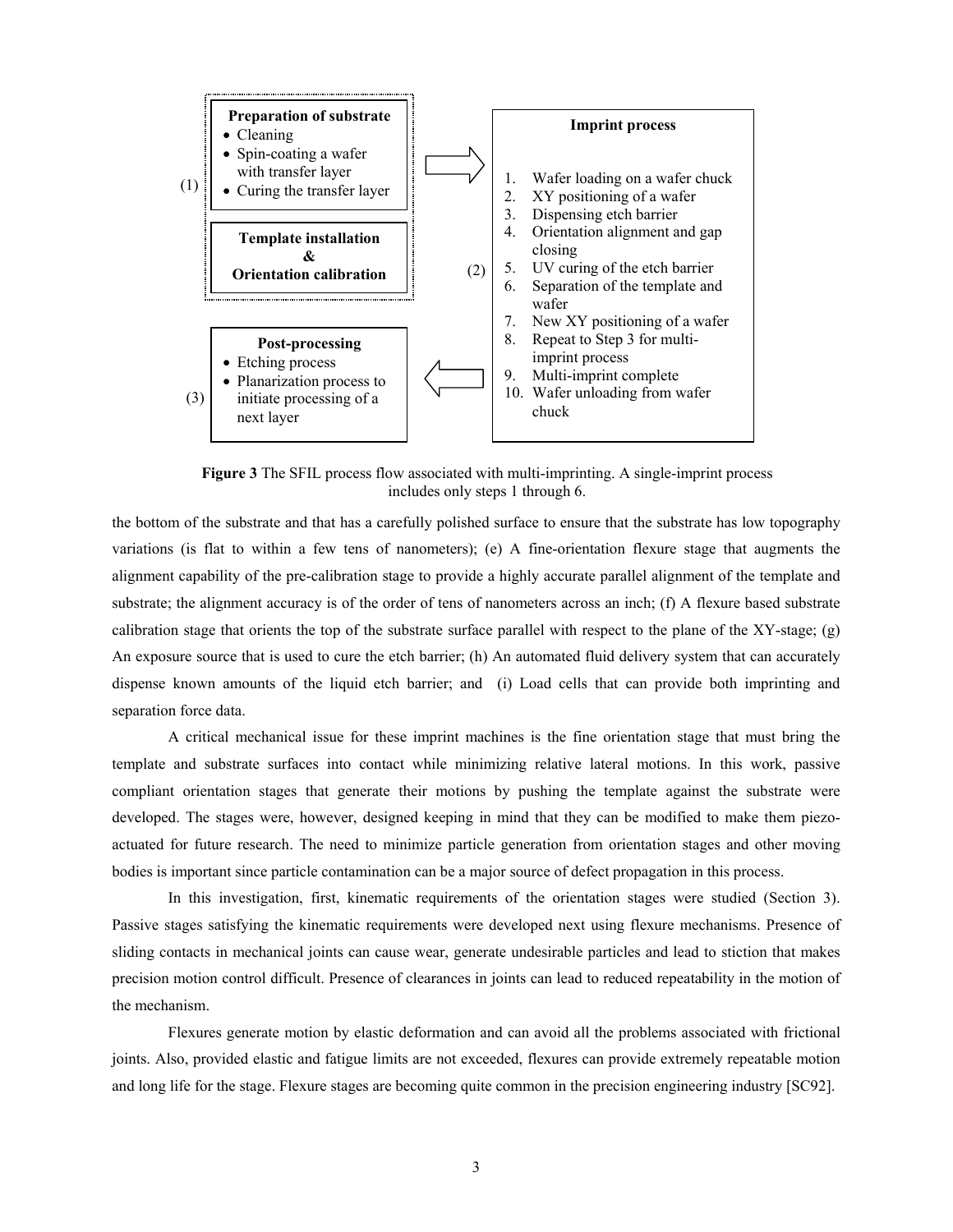#### **3. ORIENTATION STAGES FOR IMPRINT MACHINES**



**Figure 4** Orientation alignment motions for (a) a substrate orientation stage and (b) a template orientation stage. x and y axes are on the substrate surface.

Figure 4 shows two flat surfaces representing the template and substrate surfaces respectively. A proper alignment between these two flats ideally leads to a perfectly uniform surface contact between them. Such an



**Figure 5** Lateral motion of the template due to tilting about an offset axis.

alignment can be accomplished with one translation (z displacement) and two tilting motions ( $\alpha$  and  $\beta$ ) between two flats. The x and y axes are located on the substrate surface.

#### *3.1 Lateral motion error due to coupled tilting motions*

The three necessary orientation motions were identified above. In an ideal situation, the translation motions of a template in x and y (see Figure 4 for the axes) should be eliminated. Figure 5 shows a coupled effect between tilting and translation. Coupled motions arise when a tilting axis does not exist on the surface of the template. A lateral displacement the template,  $d_s$ , is given by  $d_s = l_{off} \sin \theta \approx l_{off}$  $\theta$ , (when  $\theta$  is small) where,  $l_{\text{off}}$  is the offset of the tilting axis from the surface and  $\theta$  is the tilting angle in radians.

As an example, when  $l_{off} = 5$  mm and  $\theta = 0.0001$  radian,  $d_s$  is 500 nm. Such an excessive lateral displacement of the template must be avoided for a high-resolution imprint process. During a separation process in which the etch barrier has already been UV exposed, excessive lateral displacements may destroy transferred images.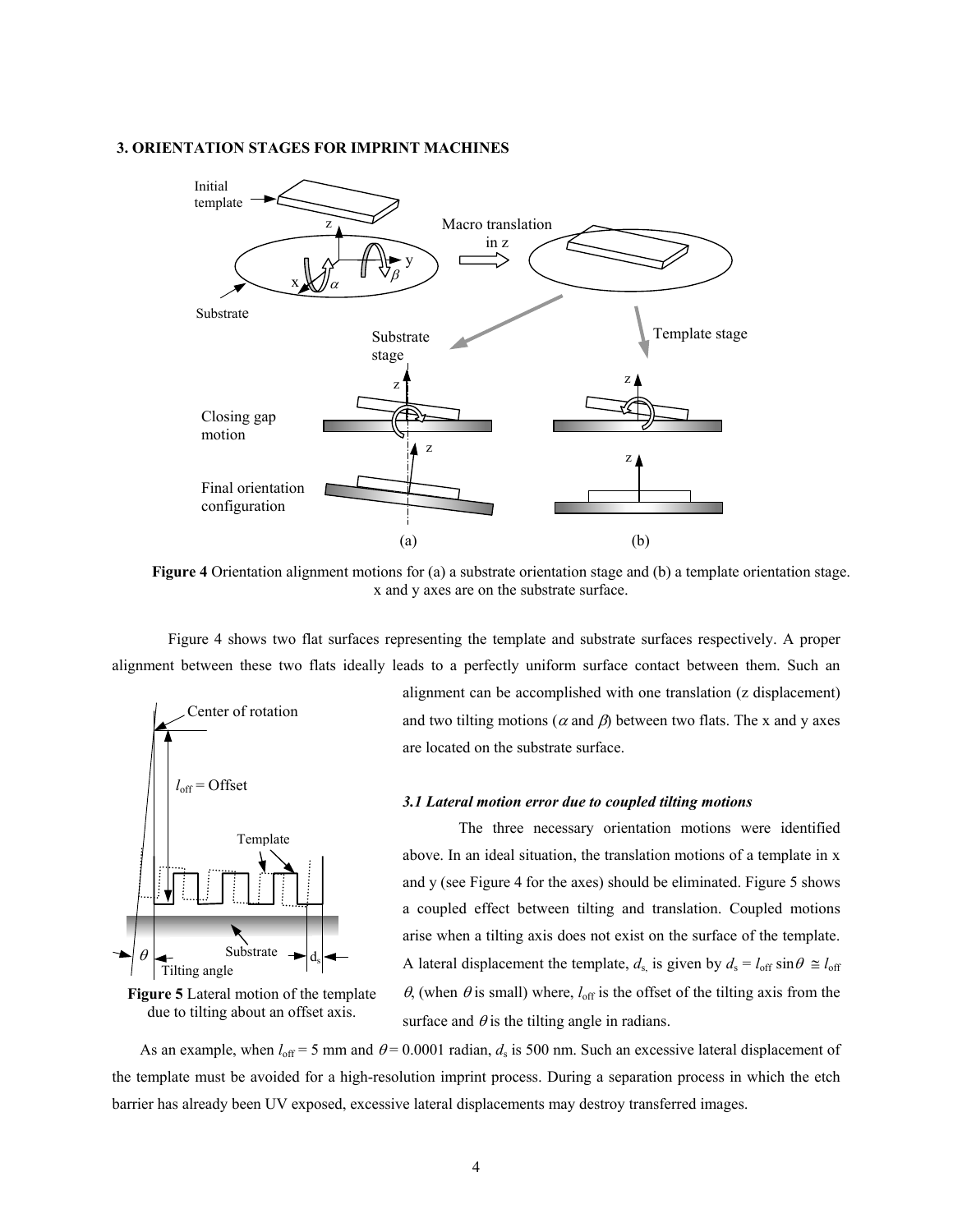#### *3.2 Orientation Stage for Single-Imprint Machine*

For the single-imprint machine, a substrate orientation stage has been developed [Jo99]. The basic element of the flexure is derived from the work presented by Badami *et al*. [Ba96]. They presented a ring that is comprised of three fixed-fixed beams. The mid-point of each of these beams (points  $P_1$ ,  $P_2$ , and  $P_3$  in Figure 6) provide a vertical deflection due to an applied vertical load. A modified version of this design yields the distributed flexure stage of Figure 6. This three DOF stage was developed keeping in mind the need for making the stage actively controlled. A high resolution z directional gap control can be achieved in addition to orientation alignment by this flexure using piezo actuators attached at the points  $P_i$ , i = 1, 2 and 3.

The three Points,  $P_i$ , of the fixed-fixed beams are connected to a vacuum chuck. To avoid shearing due to relative motion between the template and substrate, the flexure ring is installed such that the orientation axes are aligned with the template and substrate interface. The parameters of the ring (material and geometry) can be arrived at by using the desired motion range for the z-translation and the two tilting motions [Jo99].

A numerical result from an FEA analysis is discussed next. No linear or rotational displacements are allowed at the three locations where the flexure ring connects to the base  $(Q_i$  in Figure 6). These conditions simulate a rigid structure supporting the flexure ring. Six linearly independent forces and moments (each column of matrix **F**) were applied to the structure. The top three elements of each column of matrix **F** denote linear forces and the lower three elements denote moments applied about the center of the vacuum chuck. The top three elements of each column of matrix **T** denote rotations about x-y-z axes and the lower three elements denote translations in the directions of x-y-z axes. Figure 6 shows the coordinate system used for the FEA model.

|       | 66.7      | $\theta$         |              |                  |           | $\Omega$  |             |
|-------|-----------|------------------|--------------|------------------|-----------|-----------|-------------|
| $F =$ | $\theta$  | 66.7             | $\Omega$     | 0                |           | 0         | forces      |
|       | $\theta$  | $\theta$         | $-66.7$      | $\Omega$         |           | $\theta$  |             |
|       | 0         | $\theta$         | $\theta$     | $\theta$         | $-1840$ . | 362.6     |             |
|       | $\theta$  | $\theta$         | $\theta$     | $\Omega$         | 124.10    | 1796.20   | moments     |
|       | $\theta$  | $\boldsymbol{0}$ | $\theta$     | $-1416$ .5       | $\theta$  | $\theta$  |             |
| $T =$ | $\theta$  | $-0.0005$        | $\theta$     | $\theta$         | $-0.0116$ | 0.0023    |             |
|       | 0.0005    | $\theta$         | 0.0016       | $\mathbf{0}$     | 0.0007    | 0.0101    | rotation    |
|       |           | $\theta$         | $\theta$     | $-0.0001$        | $\theta$  |           |             |
|       | 0.0197    | $\theta$         | 0.0240       | $\theta$         | 0.0013    | 0.0206    |             |
|       | $\theta$  | 0.0198           | $\mathbf{0}$ | $-0.0005$        | 0.0225    | $-0.0045$ | translation |
|       | $-0.0013$ | 0.0001           | $-1.4180$    | $\boldsymbol{0}$ | 0.0011    | $-0.0369$ |             |

The information contained in  $\bf{F}$  and  $\bf{T}$  describes the resulting displacement  $\bf{t}_i$  for a set of six linearly independent force-moments  $f_i$ . The first column of  $F$ ,  $f_1$ , represents a 66.7 N (15 lb.) force applied along the x axis. The first column of T,  $t_1$ , indicates that the stage undergoes a 0.0005 radian rotation about the y axis and translates 0.0197 mm along the x axis.  $f_2$  represents a 66.7 N (15 lb.) force applied along the y axis.  $f_2$  indicates that the stage undergoes a  $-0.0005$  radian rotation about the x axis and translates  $0.0198$  mm along the y axis.  $f_3$  represents a  $-66.7$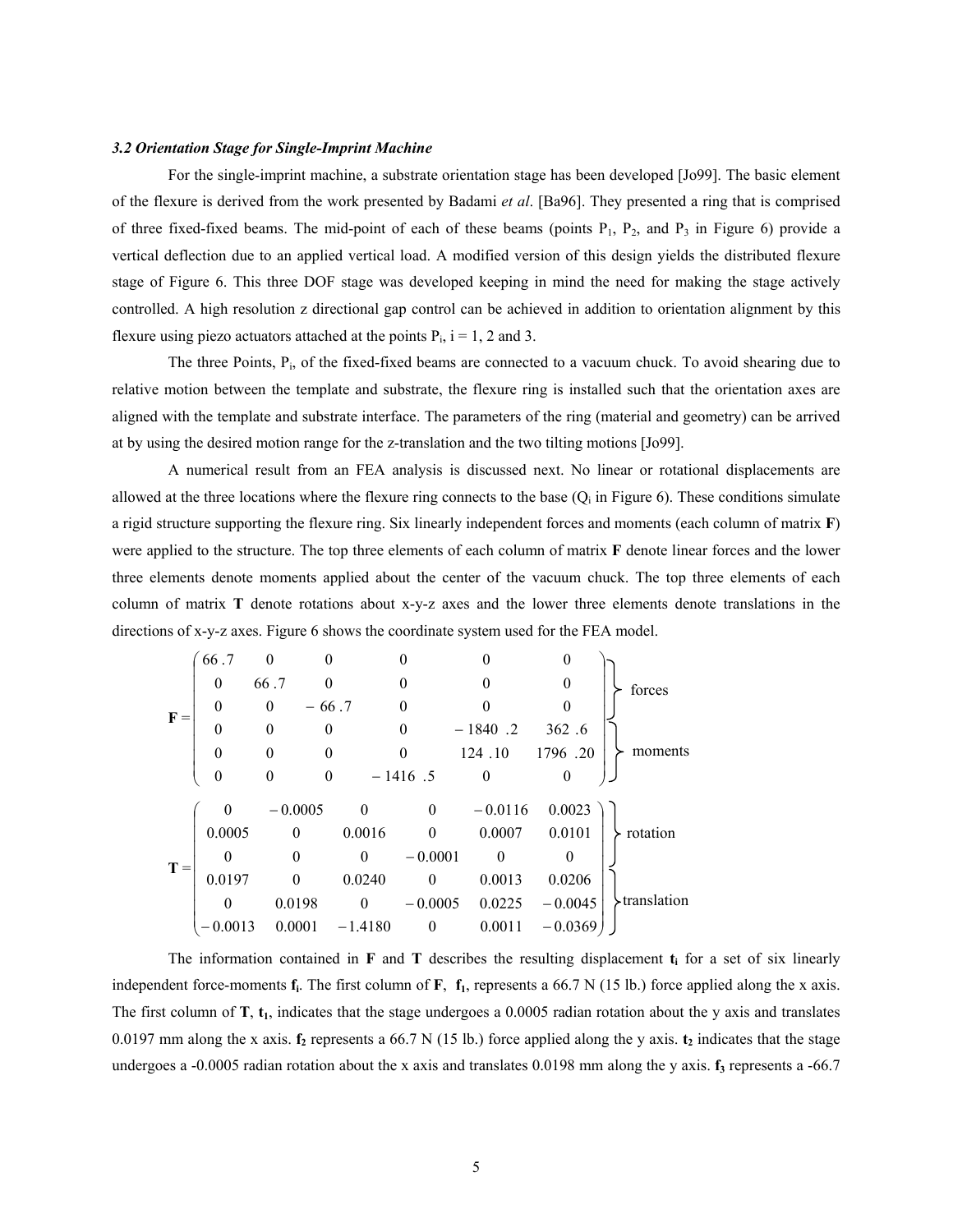

**Figure 6** Substrate orientation stage and a FEA analysis showing the deformed ring structure under a vertical load.

**Table 1** Strain energy in flexure stage.

N  $(-15 \text{ lb.})$  force applied along the z axis.  $t_3$  indicates that the stage undergoes a 0.0016 radian rotation about the y axis and translates 1.4 mm down the z axis. The remaining pairs may be interpreted in a similar manner.

Note that the stage is compliant about the x and y axes and along the z axis. The stage is most likely to rotate about x and y and translate in z. Table 1 lists strain energies calculated from applied forces and displacements. For a given force (moment), the strain energies (or deflection) in x and y, and rotation about z are two orders of magnitude lower than the strain energies in z and rotations about x and y. Small strain energies indicate that forces along the x and y axes and moments about the z axis are supported by the flexure with small deflections. Compared to the small deflections along x and y and small rotation about z, the flexure stage allows large rotations about x and y and translation in z. These results confirm that the distributed flexure stage exhibits the motions that are desired in a substrate orientation stage.

# *3.3 Template Orientation Stage for Multi-Imprint Machine*

Multi-imprinting can be performed via moving a substrate to various positions while holding a template stationary in x and y directions. For the multi-imprint process, it is necessary to have a flexure based orientation alignment stage on the template side since a fixed template and compliant substrate stage can lead to unstable configuration for multiple x-y positions of the substrate. For example, when the template and substrate are positioned as in Cases 1 and 2 of Figure 7, passive compliant substrate stage will lead to a proper alignment between the template and substrate surfaces. When the template is in an off-centered position and is oriented as shown in Case 3, a passive compliant substrate stage can still align the template and substrate surfaces. However, for the Case 4, pushing the template downward will not align the two surfaces but increase the misalignment further (Figure 8). Hence a new orientation stage design that can orient the template instead of the substrate is desired.

Another desired modification of the orientation alignment stage is to decouple the z translation from the two tilting motions. As described in Section 2, the average gap between the template and substrate can be controlled using a translation actuator. Therefore, instead of a three DOF flexure stage as shown in Figure 6, a two DOF flexure stage that can passively correct the orientation error is pursued for the multi-imprint machine.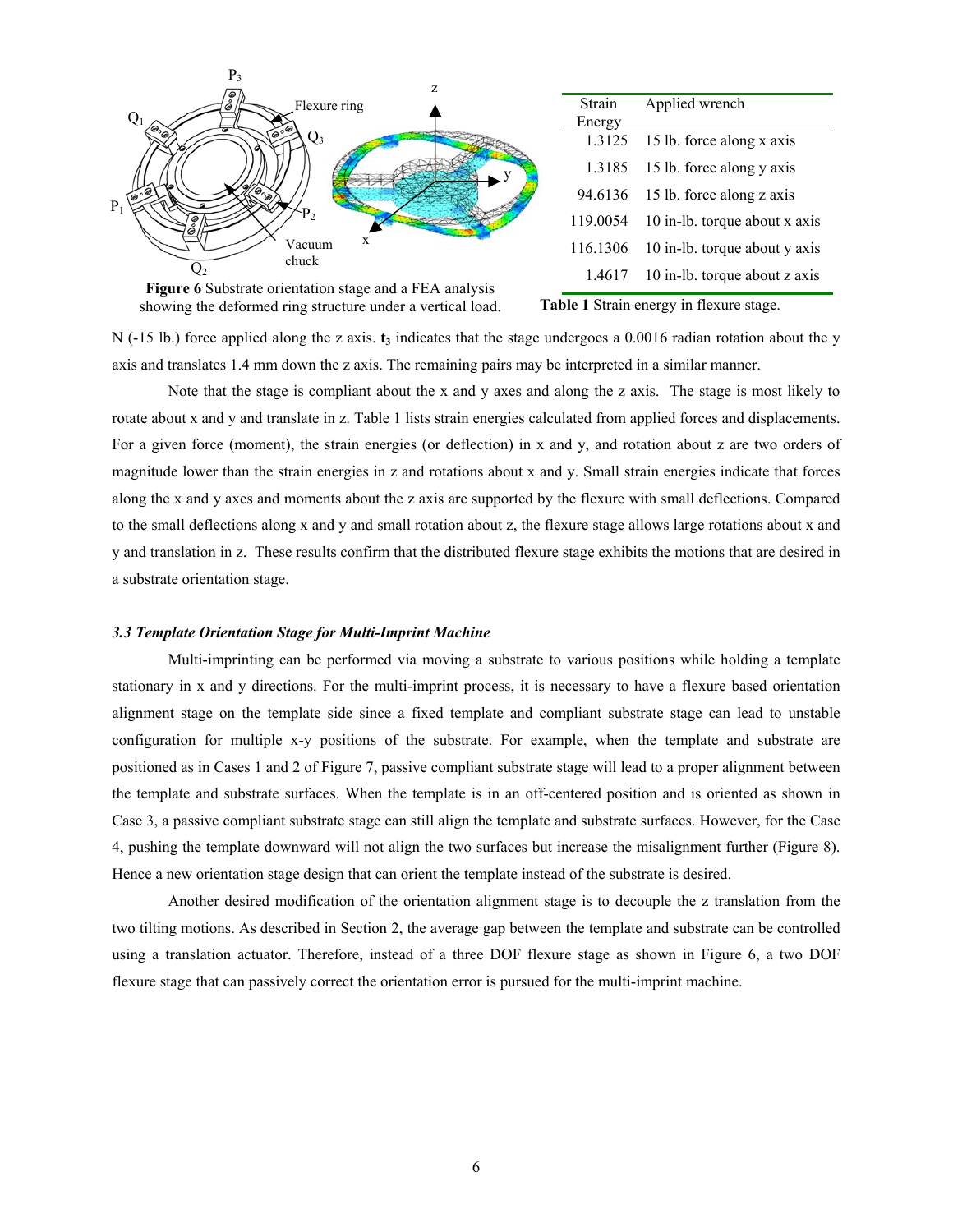

Substrate





**Figure 8** Passive compliant substrate stage cannot correct for the initial orientation error in Case 4 of Figure 7 ( $\alpha_2 > \alpha_1$ ).

 The template stages for the multi-imprint machine have been designed such that the above two modifications can be accommodated. Also, for a practical template stage, all mechanical components of the stage should be above the template in order to eliminate physical contact between the mechanical components and the substrate. Therefore, a template orientation stage that can tilt the template about "remote axes" was developed.

Figure 9 shows a simple four-bar-linkage with ideal links and joints in its nominal and rotated configurations. The angle between the line passing through Joints 1 and 2 and the other line passing Joints 3 and 4 is selected so that the compliant alignment axis lies exactly on the template-substrate interface. For fine orientation changes, the rigid body between Joints 2 and 3 rotates about an axis that is depicted by Point C in Figure 9 (the axis is normal to the paper). Since frictional contacts are undesirable for the imprint process due to particle contamination, all joints are made of flexure joints for the template orientation stage. Figure 10 shows a schematic of a two DOF flexure stage<sup>†</sup> that is equivalent to two serially connected tilting mechanisms. The pivot can be made of I or H-beam structure so that its torsion stiffness can be significantly lower than the bending stiffness. This is a monolithic design that allows for both tilting motions. However, it is not suitable as a stage that supports the template because the tilting axes cannot be remotely located on the template surface.



**Figure 9** Four bar linkage composed of ideal joints and links. Dotted line represents the rotated configuration for a small angular displacement.

 $\overline{a}$ 



**Figure 10** Two degrees of freedom flexure stage.

<sup>✞</sup> Figure 10 was suggested by one of the reviewers of this article.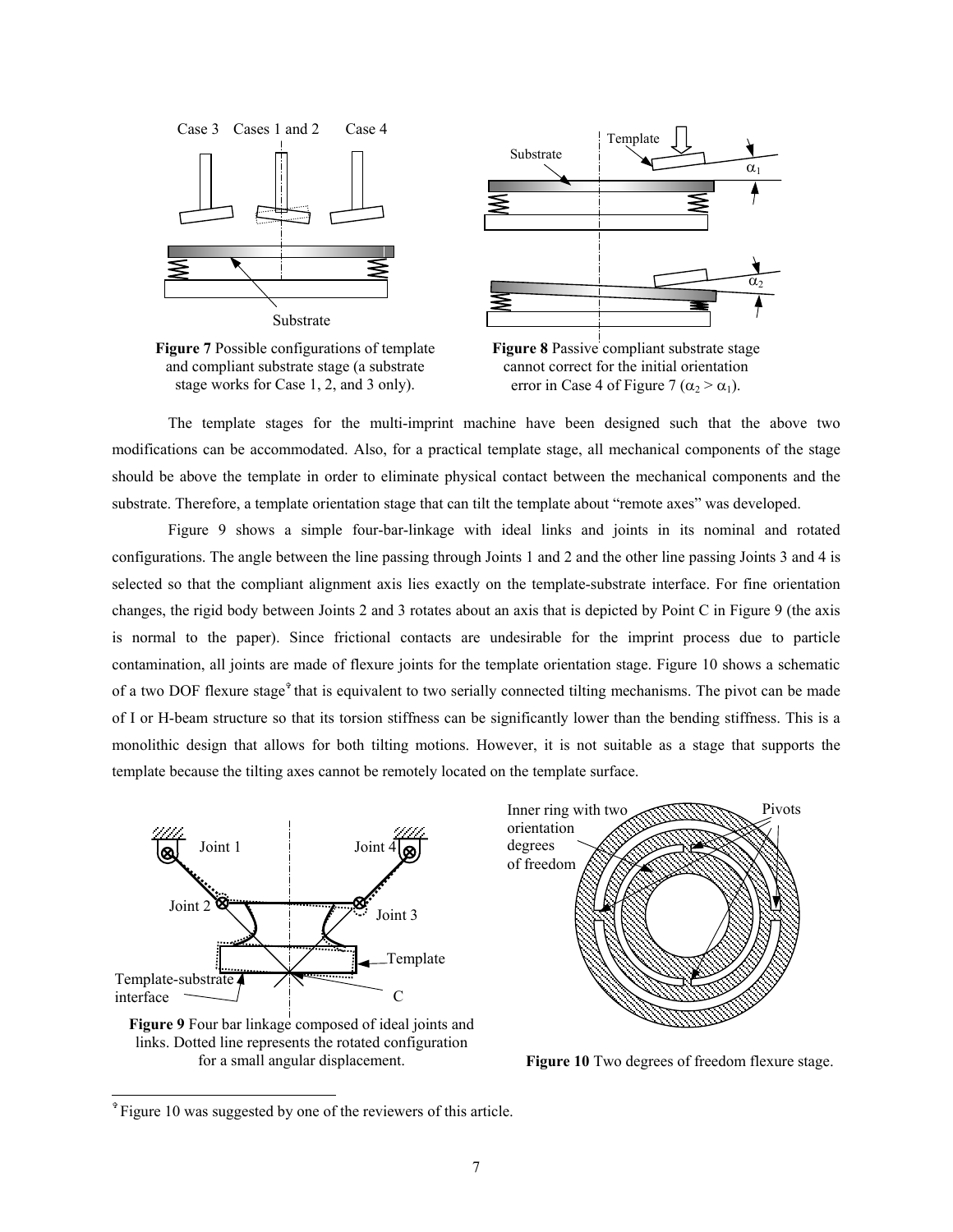

**Figure 11** (a) Flexure template stages, (b) Lateral deformations of the template stage for a small rotation; An external force, f, is applied at a distance of 10 mm from the center line in order to model an initial orientation misalignment between the template and substrate.

Parameters of each semi-circular notch of the four bar flexures of Figure 11 have been determined based on nominal vertical load and motion requirements. The spring coefficient of each semi-circular notch is desired to be low so that necessary orientation motions can be achieved with a low normal load between the template and substrate surfaces<sup>\*</sup>. For the imprint process, however, the template orientation stage should be able to support required imprinting loads. The geometry of the semi-circular notch is designed so that when a 4 N load is applied at a distance of 10 mm from the center, the stage rotates about 0.0005 radian (see Appendix).

A FEA analysis was performed to verify the selected design. Assuming a small initial orientation misalignment between the template and substrate, a localized external force is applied to represent a load at the edge of the template (here template is assumed to be 20 mm wide). Figure 11 (b) shows a magnified lateral deformation (x direction) of the template; it does not include vertical (z) deformation. The results showed that the template surface moves less than 5 nm laterally when it undergoes a tilting of 0.00038 radian.

Figure 12 shows the assembled configuration of a quartz template with flexure template stages. The second flexure component is mounted on the first one so that the two decoupled orientation axes are orthogonal to each other and they lie on the template surface. The flexure devices can be readily adapted to have open slots so that a curing UV light can pass through the template as required in SFIL process. Prior to imprinting, two steps of calibrations are required. The first calibration is to achieve the coplanarity of the entire substrate with respect to the XY plane of the XY stage. To achieve this, the template is lowered by the same distance in three positions that are located near the periphery of the substrate and the imprinting forces are measured. Once the force is balanced the first calibration is completed. The second calibration is to compensate the installation errors of the template. The template is lowered at the center of the substrate until a small pressure (typically 0.50 psi) is measured. Using the three differential micrometers attached to flexure calibration stage (see Figure 12), the orientation of the template is

 ✜ Excessive loads may lead not only to undesirable large deformations but also to mechanical failure of either template or substrate.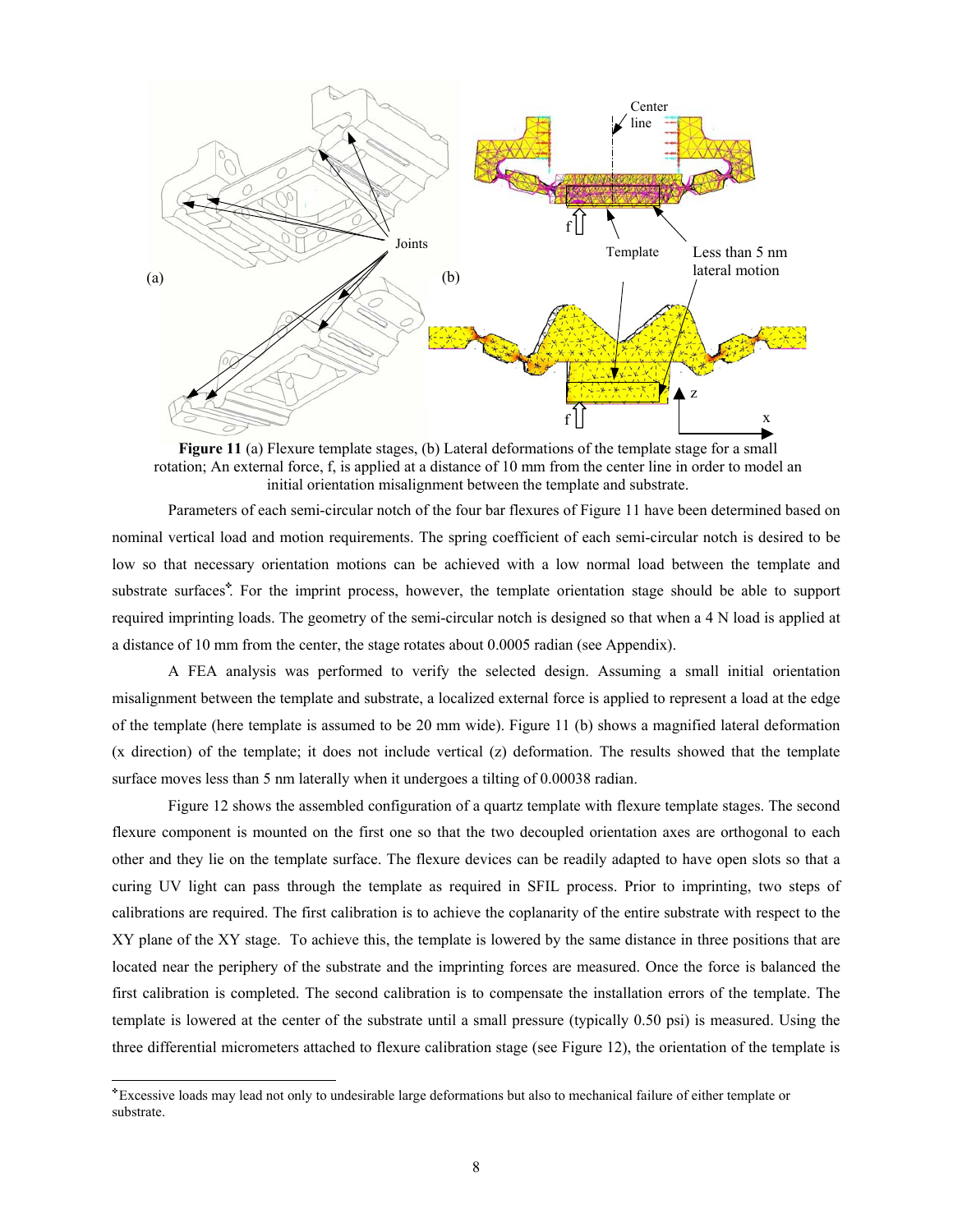manually adjusted by observing the interference fringes that appear at the template and substrate interface. When the number of fringes drops below one, the template and substrate are in parallel to within 150 nm error across the template surface (when green light is used for interface pattern generation). This manual calibration is required only when a new template is installed. Any remaining small orientation errors between the template and substrate are corrected by the template flexure stages. Figure 13 shows the multi-imprint machine.



**Figure12** Components of the orientation alignment stage for the multi-imprint machine. Two template orientation stages are assembled with a template so that two decoupled orientation axes exist on the template surface.



**Figure 13** Multi-imprint machine developed for the resolution and defect studies of SFIL.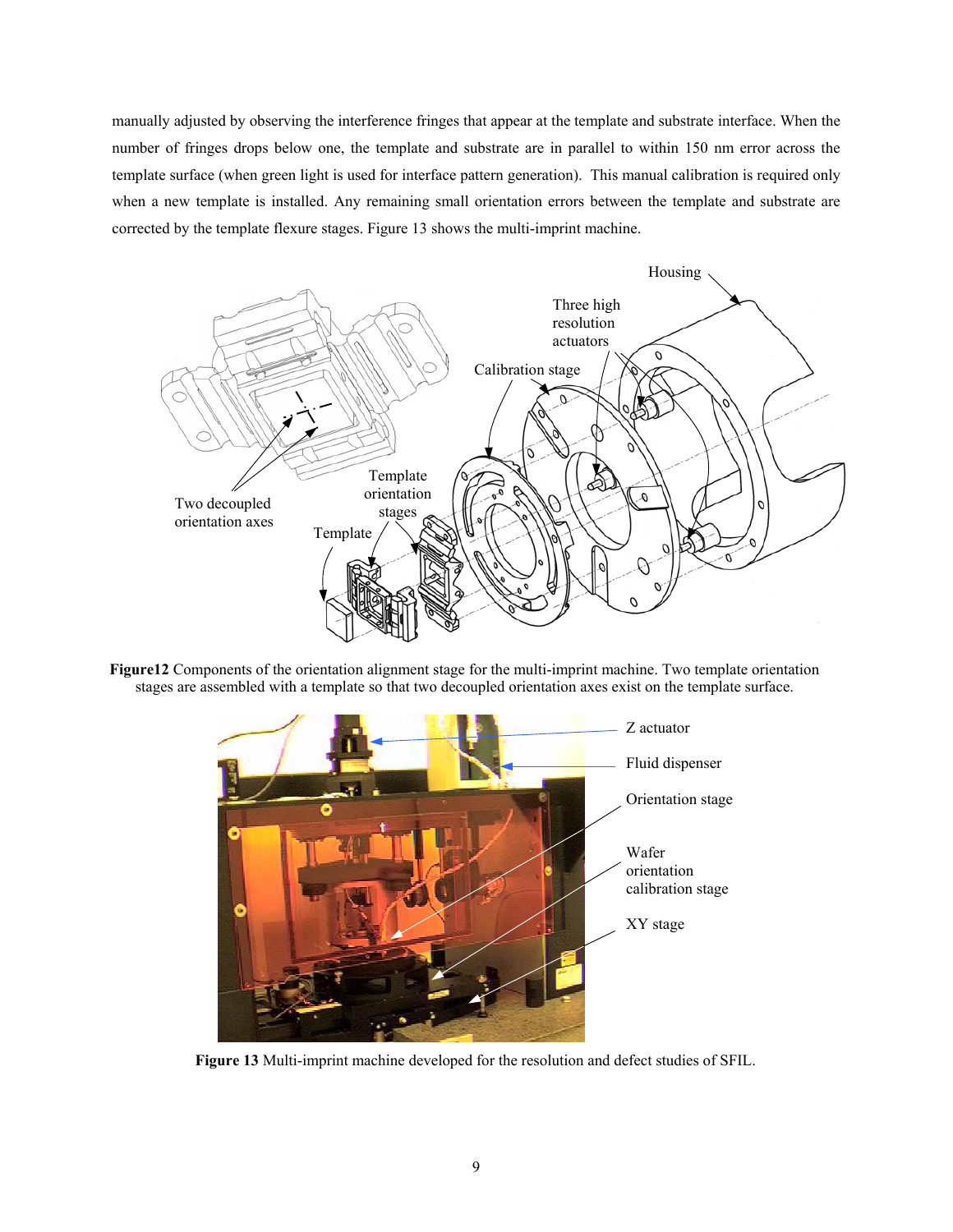#### **4. IMPRINT RESULTS**

Imprinted results using the Step and Flash Imprint Lithography process are presented here. The resolution limit and orientation capability under a low imprinting pressure were studied in this article.

Figure 14 shows 60 nm features on the template and wafer surfaces. It has been observed that the SFIL process can duplicate not only such small features but also much smaller defects on the template such as stitching errors in the electron beam process that is used to fabricate the template. Hence, it is expected that the resolution limit SFIL is significantly smaller than 60 nm. A SEM image of 150 nm features on the wafer surface is also shown in Figure 14 to indicate that features have clearly defined side walls.

Figure 15 shows imprinted images where 12 regions of features were imprinted. Figure 15 (a) contains several fringe patterns across the imprinted area of 1 inch by 1 inch, which indicates that the orientation between the template and substrate was not properly compensated. Using the calibration stage, the template and wafer surfaces were calibrated to within one fringe across 1 inch by 1 inch that yields the imprinted area shown in Figure 15 (b). The typical imprinting pressure was less than three psi for the results shown here.







**Figure 15** Imprint results: (a) Orientation misalignment leads to a transferred image with several fringe patterns; (b) Less than one fringe pattern; (c) Large area image (1 inch by 1 inch).

# **5. CONCLUSIONS**

Selectively compliant flexure stages have been designed for single- and multi-imprint lithography machines. It is assured that the kinematics of the stages are consistent with the requirements of aligning two flats into intimate contact. Further, orientation axes are placed at the template-substrate interface to ideally eliminate lateral motion due to change in orientation angles. FEA analyses have been used to analyze the functionality of the flexure stages. The stages have been fabricated and tested in conjunction with Step and Flash Imprint Lithography. Sub 100 nm patterning on large area substrates has been successfully demonstrated. The orientation alignment between the template and substrate has been also successfully demonstrated using the calibration stage and the template orientation stage.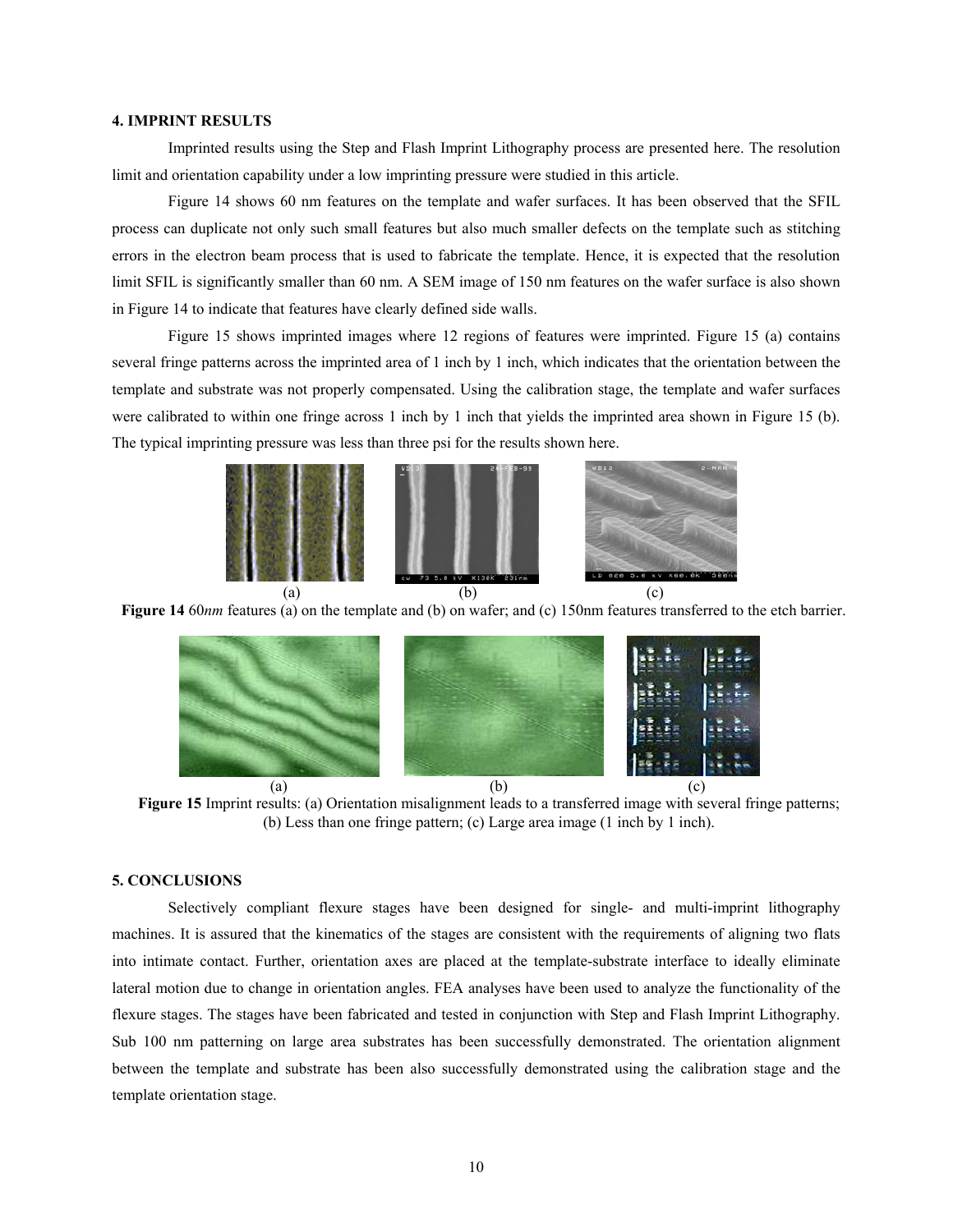## **ACKNOWLEDGEMENT**

We gratefully acknowledge the financial support of DARPA (grant N66001-98-1-8914). We also appreciate the

reviewers for their constructive comments.

## **REFERENCE**

[Ba96] Badami, V.G., et al., 1996, "A Metrological Three-Axis Translator and Its Application for Constant Force Profilometry", Proceedings of ASPE 1996 Annual Meeting, p. 391-395.

[Ch96] Chou, S.Y., *et al*.. "Nanoimprint Lithography," *J. Vac. Sci. Technol*. *B* 1996, 14(6), 4129-33.

[Ch00] Choi, B. J., *et al.,* ""Partially Constrained Compliant Stages for High Resolution Imprint Lithography.", to be presented at ASME 2000 Design Conference, Sept., Baltimore, Maryland.

[Co99] Colburn, M., *et al.*, 1999, "Step and Flash Imprint Lithography: A Novel Approach to Imprint Lithography", SPIE's 24<sup>th</sup> Annual International Symposium on Microlithography, Santa Clara, CA.

[Ha96] Haisma, J., *et al.* "Template-assisted Nanolithography: A Process for Reliable Pattern Replication," *J. Vac. Sci. Technol*. *B* 1996, 14(6), 4124-29.

[Hu90] Hunt, K. H., 1990, "Kinematic Geometry of Mechanisms", Oxford: Clarendon Press.

[Jo99] Johnson, S., 1999, "Selectively Compliant Orientation Stages for Imprint Lithography", MS thesis, The University of Texas at Austin.

[Pa99] Ruchhoeft, P., *et al.,* 1999, "Patterning Curved Surfaces: Template Generation by Ion Beam Proximity Lithography and Relief Transfer by Step and Flash Imprint Lithography", J. Vac. Sci. Technol. Nov. 1999.

[St91] Stumbo, D. P., *et al.*, 1991, *J. Vac. Sci, Technol*, B 9, 3597 (1991).

[PW65] Paros, J. M., and Weisbord, L., 1965, "How to Design Flexure Hinges", *Machine Design*, No T-27, pp. 151- 156.

[Ro84] Roth, B., 1984, "Screws, Motors, and Wrenches That Cannot be Bought in Hardware Store," *Proceedings of the First International Symposium on Robotics Research*, MIT Press.

[SC92] Smith, S., and Chetwynd, D.G., 1992, "Foundations of Ultraprecision Mechanism Design," *Gordon and Breach Science Publishers*, Philadelphia.

[Ta98] Tajbakhsh, H., *et al.*, 1998, "Three-Degree-of-Freedom Optic Mount for Extreme Ultraviolet Lithography", *Proceedings of ASPE 1998 Annual Meeting*, p. 359-362.

[Ba00] Bailey, T., *et al.*, "Step and Flash Imprint Lithography: Template Surface Treatment and Defect Analysis", EIPBN 2000, Palm Springs, CA.

[Wa97] Wang, D., *et al*., 1997, "Nanometer Scale Patterning and Pattern Transfer on Amorphous Si, Crystalline Si, and Sio2 Surface using Self-Assembled Monomlayers," *Appl. Phys. Lett*., 70 (12).

[Wi96] Widden, T.K., *et al.*, 1996, "Pattern Transfer to Silicon by Microcontact Printing and RIE," *Nanotechnology*, 7, 447-451.

[XW98] Xia, Y.; Whitesides, G.M., 1998, "Soft Lithography," *Angew. Chem. Int*., 37, 550-575.